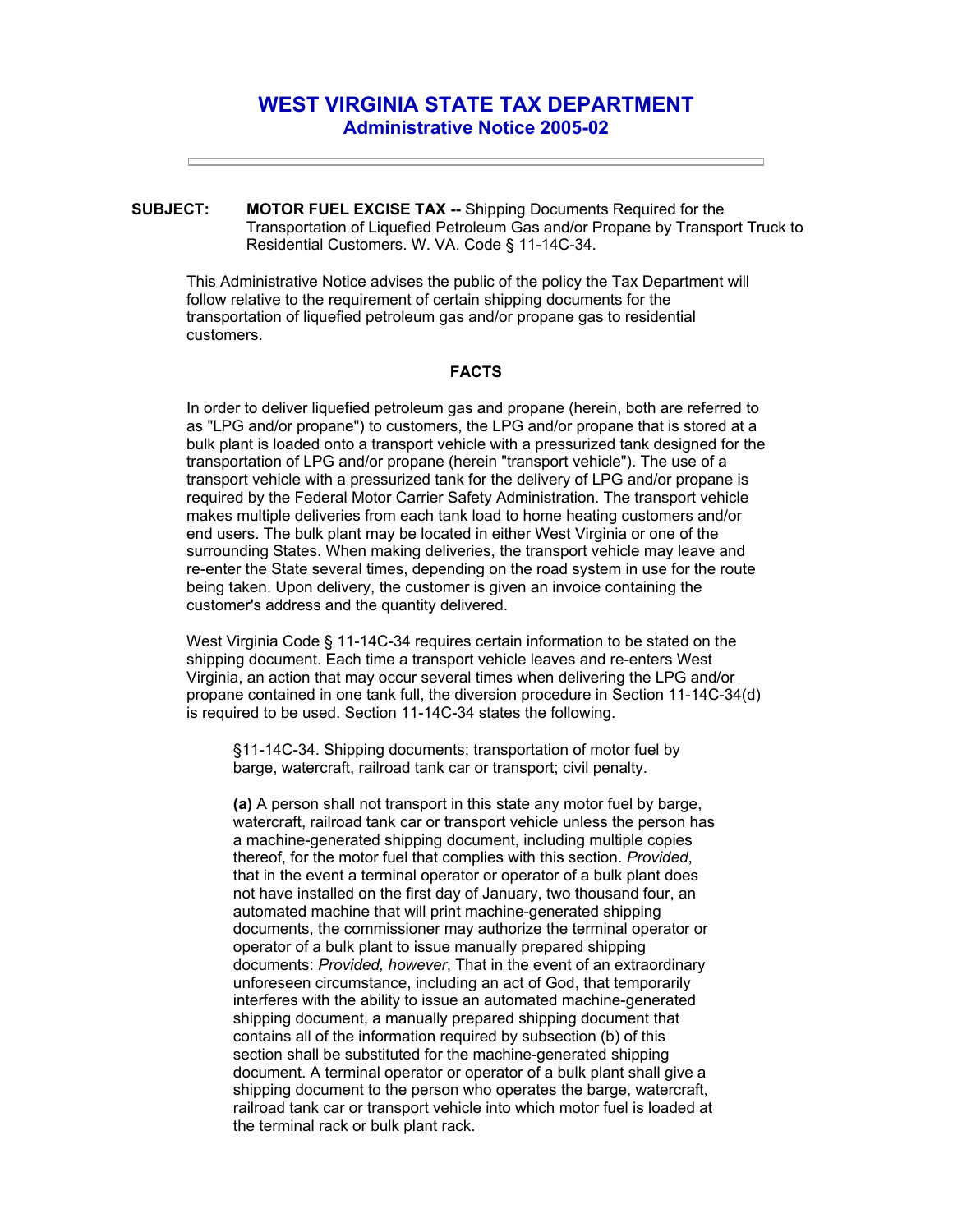**(b)** The shipping document issued by the terminal operator or operator of a bulk plant shall contain the following information and any other information required by the commissioner:

(1) Identification, including address, of the terminal or bulk plant from which the motor fuel was received;

(2) Date the motor fuel was loaded;

(3) Invoiced gallons loaded;

(4) Destination state of the motor fuel as represented by the purchaser of the motor fuel or the purchaser's agent;

(5) In the case of aviation jet fuel, the shipping document shall be marked with the phrase "Aviation Jet Fuel, Not for On-road Use" or a similar phrase;

(6) In the case of dyed diesel fuel, the shipping document shall be marked with the phrase "Dyed Diesel Fuel, Nontaxable Use Only Penalty for Taxable Use" or a similar phrase; and

(7) If the document is issued by a terminal operator, the invoiced gallons loaded and a statement indicating the name of the supplier that is responsible for the tax due on the motor fuel.

**(c)** A terminal operator or bulk plant operator may rely on the representation made by the purchaser of motor fuel or the purchaser's agent concerning the destination state of the motor fuel. In the event that either the terminal operator, bulk plant operator, purchaser or transporter determines prior to the shipment of motor fuel leaving the terminal or bulk plant that the destination state indicated on the shipping document is incorrect, the diversion procedure provided in subdivision (3), subsection (d) of this section shall be used to obtain authorization to deliver the motor fuel to a different state. A purchaser is liable for any tax due as a result of the purchaser's diversion of motor fuel from the represented destination state.

**(d)** A person to whom a shipping document was issued shall:

(1) Carry the shipping document in the means of conveyance for which it was issued when transporting the motor fuel described;

(2) Show the shipping document upon request to any law-enforcement officer, representative of the commissioner and any other authorized individual when transporting the motor fuel described;

(3) Deliver motor fuel to the destination state printed on the shipping document unless the person:

> (A) Notifies the commissioner before transporting the motor fuel into a state other than the printed destination state that the person has received instructions after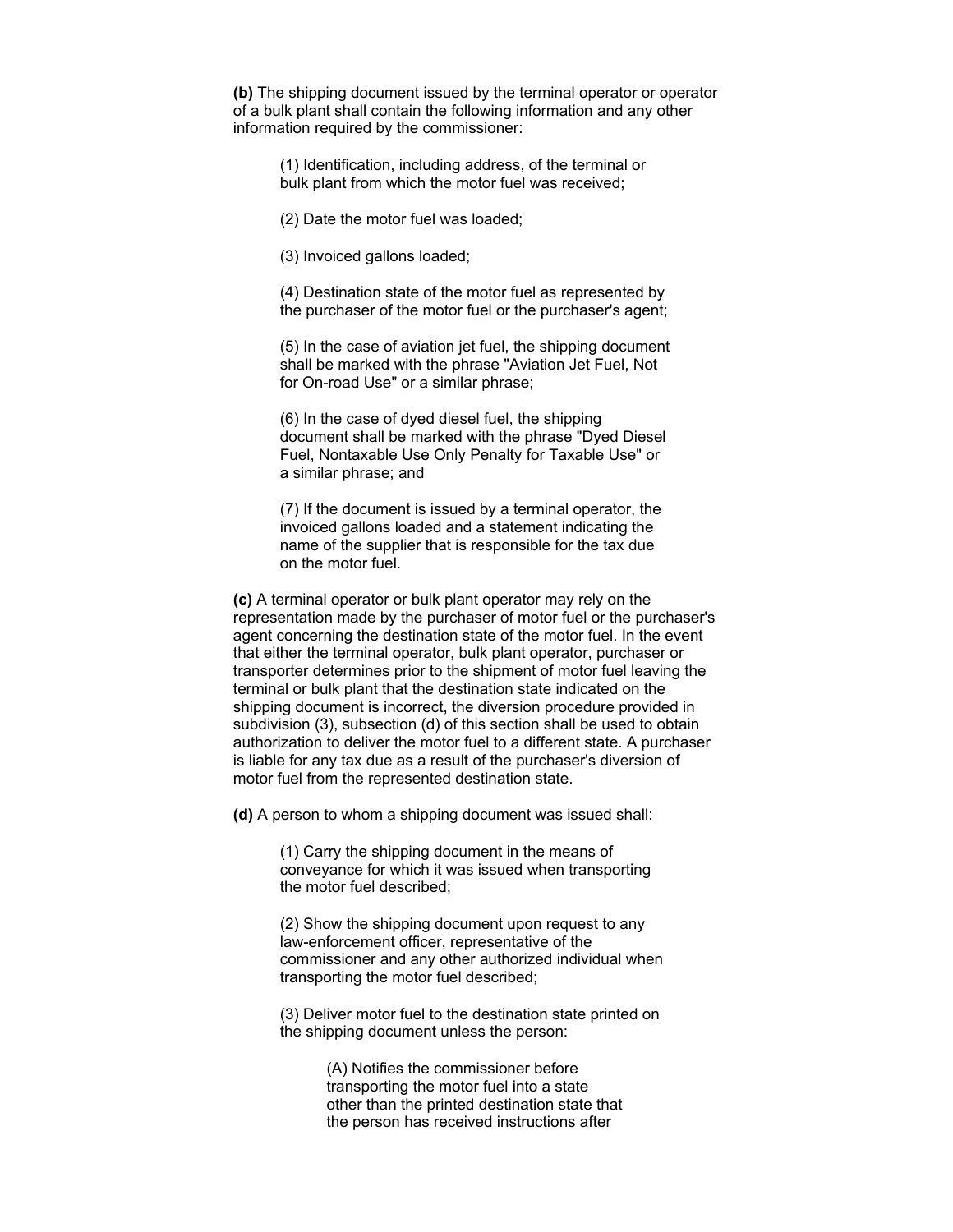the shipping document was issued to deliver the motor fuel to a different destination state;

(B) Receives from the commissioner a confirmation number authorizing the diversion; and

(C) Writes on the shipping document the change in destination state and the confirmation number for the diversion; and

(4) Gives a copy of the shipping document to the person to whom the motor fuel is delivered.

**(e)** The person to whom motor fuel is delivered by barge, watercraft, railroad tank car or transport vehicle shall not accept delivery of the motor fuel if the destination state shown on the shipping document for the motor fuel is a state other than West Virginia: *Provided*, That delivery may be accepted if the destination state is other than West Virginia if the document contains a diversion number authorized by the commissioner. The person to whom the motor fuel is delivered shall examine the shipping document to determine that West Virginia is the destination state and shall retain a copy of the shipping document: (1) At the place of business where the motor fuel was delivered for ninety days following the date of delivery; and (2) at the place or another place for at least three years following the date of delivery. The person who accepts delivery of motor fuel in violation of this subsection and any person liable for the tax on the motor fuel pursuant to section five of this article is jointly and severally liable for any tax due on the motor fuel.

**(f)** Any person who transports motor fuel in a barge, watercraft, railroad tank car or transport vehicle without a shipping document or with a false or an incomplete shipping document, or delivers motor fuel to a destination state other than the destination state shown on the shipping document, is subject to the following civil penalty.

> (1) If the motor fuel is transported in a barge, watercraft or transport vehicle, the civil penalty shall be payable by the person in whose name the means of conveyance is registered.

(2) If the motor fuel is transported in a railroad tank car, the civil penalty shall be payable by the person responsible for shipping the motor fuel in the railroad tank car.

(3) The amount of the civil penalty for a first violation is five thousand dollars.

(4) The amount of the civil penalty for each subsequent violation is ten thousand dollars.

(5) Civil penalties prescribed under this section are assessed, collected and paid in the same manner as the motor fuel excise tax imposed by this article.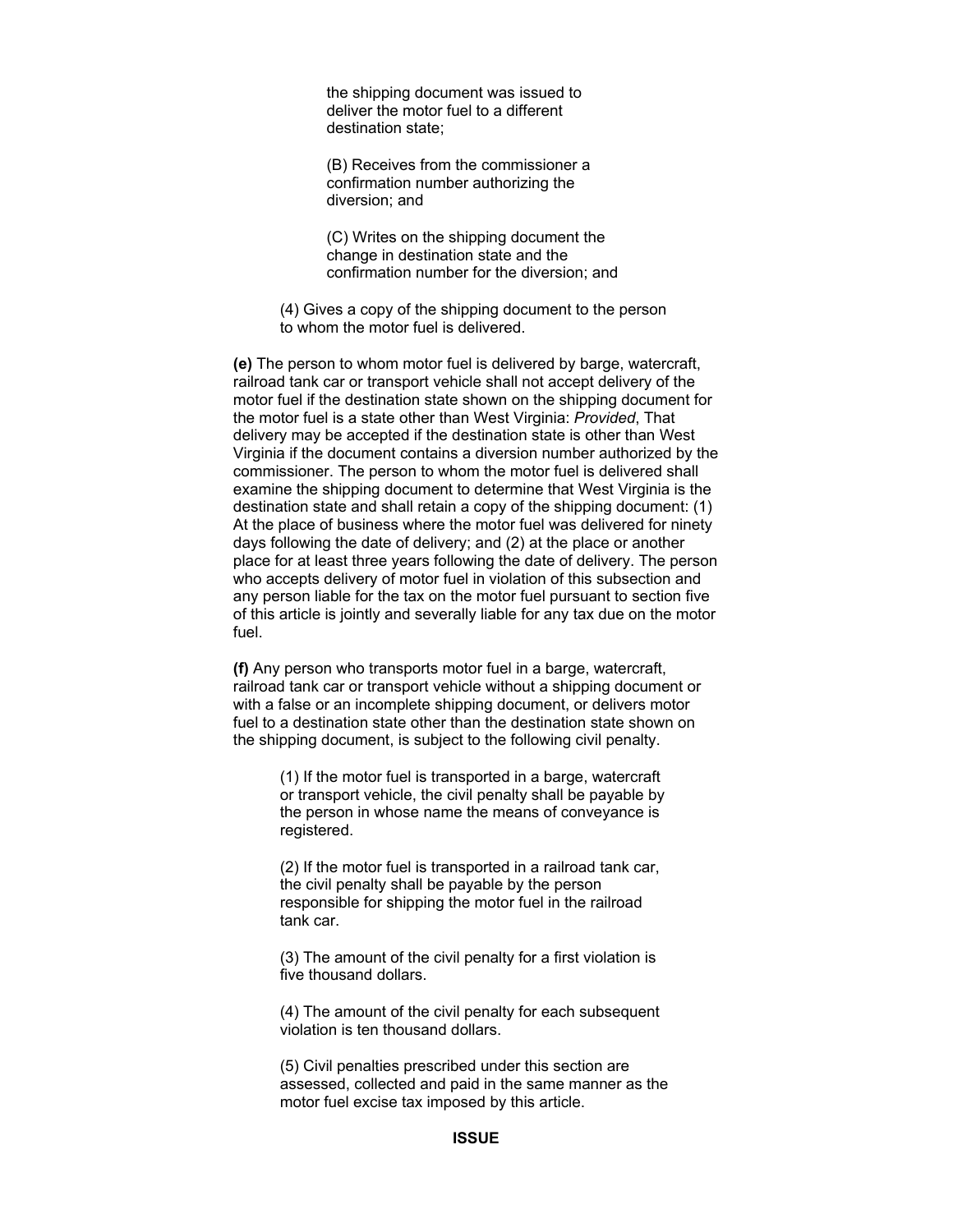Whether a transport truck required for the delivery of LPG and/or propane that makes deliveries both in West Virginia and in surrounding States and that in so doing exits and re-enters this State is required to obtain a diversion number every time the transport vehicle re-enters the State.

## **DISCUSSION**

The Motor Fuel Excise Tax is imposed under the authority of West Virginia Code § 11-14C-1 et seq. on motor fuel that is imported into West Virginia. West Virginia Code § 11-14C-2 defines "motor fuel" as gasoline, blended fuel, aviation fuel and any special fuel. "Special Fuel" is defined to include LPG and propane. Therefore, the Motor Fuel Excise Tax is imposed on LPG and propane imported into this State.

As demonstrated above, motor fuel is not to be transported in this state unless the person doing the transporting has a machine-generated shipping document. The purpose behind the shipping document requirements in West Virginia Code § 11- 14C-34 is to assure that all motor fuel entering West Virginia has been accounted for and subjected to the appropriate taxes. As a result, when the transport truck is loaded from a bulk plant in West Virginia, appropriate taxes have been paid prior to loading the LPG and/or propane on the transport truck.

However, if LPG and/or propane is being transported from a bulk plant in a surrounding State into West Virginia for residential heating use or for the end user, the tax may not have been paid. However, because of the route taken by this transport vehicle, it too may exit and re-enter West Virginia numerous times while making deliveries to customers.

The diversion procedure was established to assure the motor fuel being transported was actually being transported to the destination state named on the shipping document. The procedure authorizes designating a different destination state with records of the diversion being retained through provision of a confirmation number that is provided to the driver. It is common practice within the industry for shipments to be directed to a different state named at some point subsequent to completion of the shipping documents.

We are asked to determine whether the diversion procedure is to be utilized when LPG and/or propane is being delivered to residences and other end users when the transport vehicle is moving across the State's boundaries in the manner described above. To require use of the procedure is to impose a rather cumbersome process on the transport truck driver as that person makes many deliveries from the same tank load, all while entering and leaving the State numerous times. This is a considerably different situation from that involved with a large tanker truck delivering 5,000 gallons of gasoline to a retail gas station.

When delivering LPG and/or propane, customers are provided an invoice stating the amount delivered, day and location. Retention by the vendor of a copy for record keeping purposes will provide the necessary audit trail when determining whether the appropriate taxes have been paid.

# **CONCLUSION**

We conclude that when delivering LPG and/or propane in a transport vehicle with a pressurized tank from a bulk plant to end users and/or home heating customers, that customer invoices (or a customer list) that states the address of the customers, and the dates and quantities of LPG and/or propane delivered may be used by the transporter in lieu of the requirement that a destination state be shown on the shipping documents issued by the operator of a bulk plant, thereby requiring use of the diversion procedure.